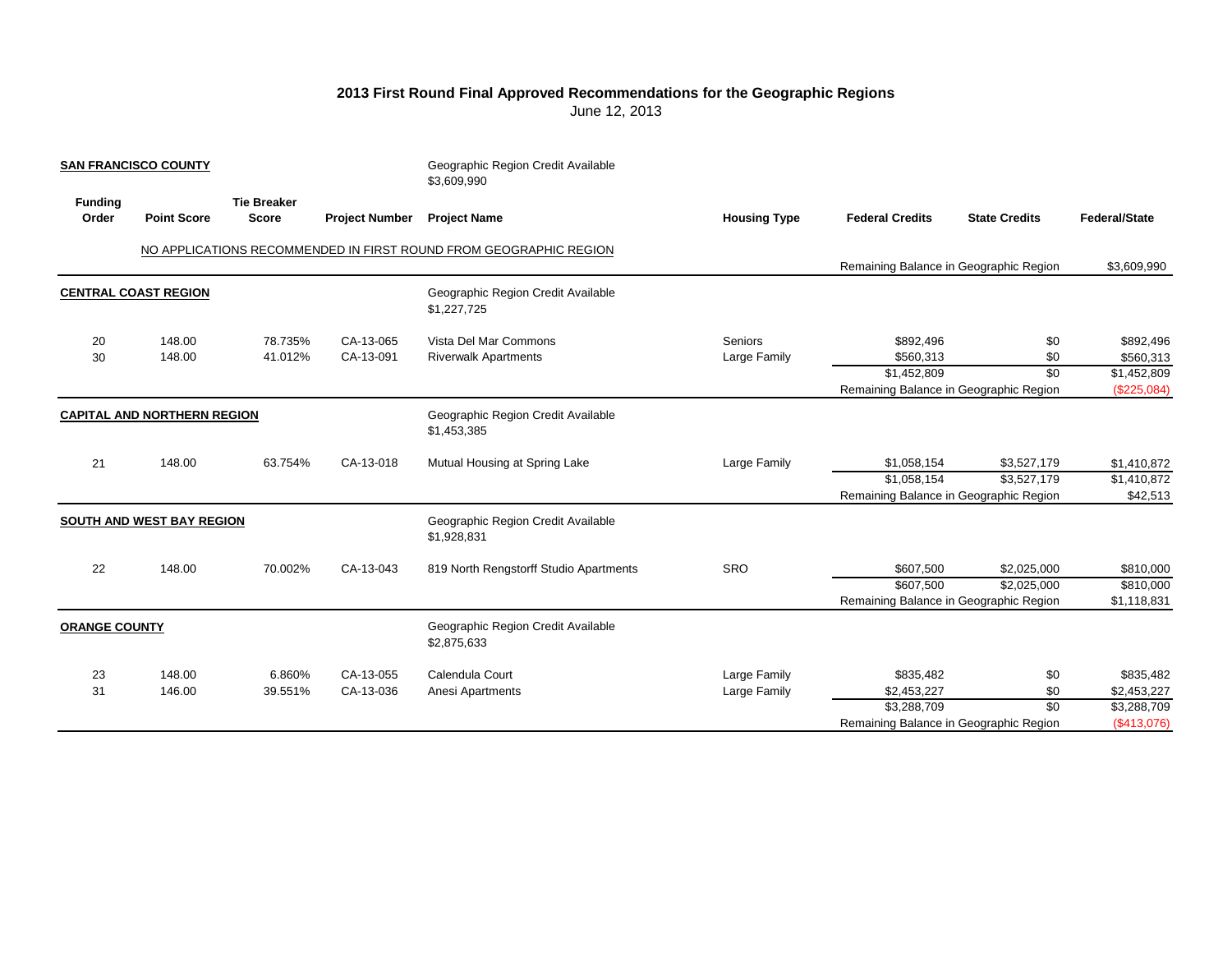**2013 First Round Final Approved Recommendations for the Geographic Regions**

June 12, 2013

|                                      | <b>INLAND EMPIRE REGION</b>      |         |           | Geographic Region Credit Available<br>\$3,126,210 |              |                                        |                 |             |
|--------------------------------------|----------------------------------|---------|-----------|---------------------------------------------------|--------------|----------------------------------------|-----------------|-------------|
| 24                                   | 148.00                           | 66.369% | CA-13-057 | <b>Highgrove Workforce Apartments</b>             | Large Family | \$974,561                              | \$0             | \$974,561   |
| 32                                   | 148.00                           | 35.420% | CA-13-064 | <b>Citrus Circle Apartments</b>                   | Large Family | \$1,170,655                            | \$0             | \$1,170,655 |
| 38                                   | 148.00                           | 28.155% | CA-13-007 | <b>Perris Family Apartments</b>                   | Large Family | \$1,600,970                            | \$0             | \$1,600,970 |
|                                      |                                  |         |           |                                                   |              | \$3,746,186                            | \$0             | \$3,746,186 |
|                                      |                                  |         |           |                                                   |              | Remaining Balance in Geographic Region |                 | (\$619,976) |
| <b>SAN DIEGO COUNTY</b>              |                                  |         |           | Geographic Region Credit Available<br>\$3,904,075 |              |                                        |                 |             |
| 25                                   | 148.00                           | 57.457% | CA-13-051 | Civita Seniors                                    | Seniors      | \$2,499,750                            | \$0             | \$2,499,750 |
| 33                                   | 148.00                           | 40.875% | CA-13-034 | Paseo Pointe                                      | Large Family | \$1,762,817                            | \$0             | \$1,762,817 |
|                                      |                                  |         |           |                                                   |              | \$4,262,567                            | \$0             | \$4,262,567 |
|                                      |                                  |         |           |                                                   |              | Remaining Balance in Geographic Region |                 | (\$358,492) |
|                                      | <b>NORTH AND EAST BAY REGION</b> |         |           | Geographic Region Credit Available<br>\$2,942,598 |              |                                        |                 |             |
| 26                                   | 148.00                           | 60.873% | CA-13-085 | Third Avenue Apartments                           | Large Family | \$1,125,707                            | \$3,752,356     | \$1,500,943 |
| 34                                   | 148.00                           | 58.273% | CA-13-042 | <b>Ashland Family Housing</b>                     | Large Family | \$2,097,193                            | \$0             | \$2,097,193 |
|                                      |                                  |         |           |                                                   |              | \$3,222,900                            | \$3,752,356     | \$3,598,136 |
|                                      |                                  |         |           |                                                   |              | Remaining Balance in Geographic Region |                 | (\$655,538) |
|                                      | <b>CENTRAL VALLEY REGION</b>     |         |           | Geographic Region Credit Available<br>\$2,517,435 |              |                                        |                 |             |
| 27                                   | 148.00                           | 61.663% | CA-13-002 | Residences at Old Town Kern                       | Large Family | \$788,228                              | \$0             | \$788,228   |
| 35                                   | 148.00                           | 61.241% | CA-13-090 | Fresno Rental Assistance Demonstration (RAD)      | Large Family | \$1,676,407                            | \$5,588,023     | \$2,235,209 |
|                                      |                                  |         |           |                                                   |              | \$2,464,635                            | \$5,588,023     | \$3,023,437 |
|                                      |                                  |         |           |                                                   |              | Remaining Balance in Geographic Region |                 | (\$506,002) |
| <b>BALANCE OF LOS ANGELES COUNTY</b> |                                  |         |           | Geographic Region Credit Available<br>\$4,309,434 |              |                                        |                 |             |
| 28                                   | 148.00                           | 53.974% | CA-13-062 | <b>Compton Senior Apartments</b>                  | Seniors      | \$924,724                              | \$0             | \$924,724   |
| 36                                   | 148.00                           | 44.217% | CA-13-071 | East Carson II Housing                            | Large Family | \$1,008,977                            | \$0             | \$1,008,977 |
| 39                                   | 148.00                           | 43.957% | CA-13-063 | Veteran Village of Glendale                       | Large Family | \$1,248,348                            | \$0             | \$1,248,348 |
| 40                                   | 148.00                           | 42.139% | CA-13-025 | <b>Cypress Senior Living</b>                      | Seniors      | \$300,783                              | \$0             | \$300,783   |
| 41                                   | 148.00                           | 36.940% | CA-13-049 | <b>Cabrillo Family Apartments</b>                 | Large Family | \$1,150,048                            | \$0             | \$1,150,048 |
|                                      |                                  |         |           |                                                   |              | \$4,632,880                            | $\overline{30}$ | \$4,632,880 |
|                                      |                                  |         |           |                                                   |              | Remaining Balance in Geographic Region |                 | (\$323,446) |